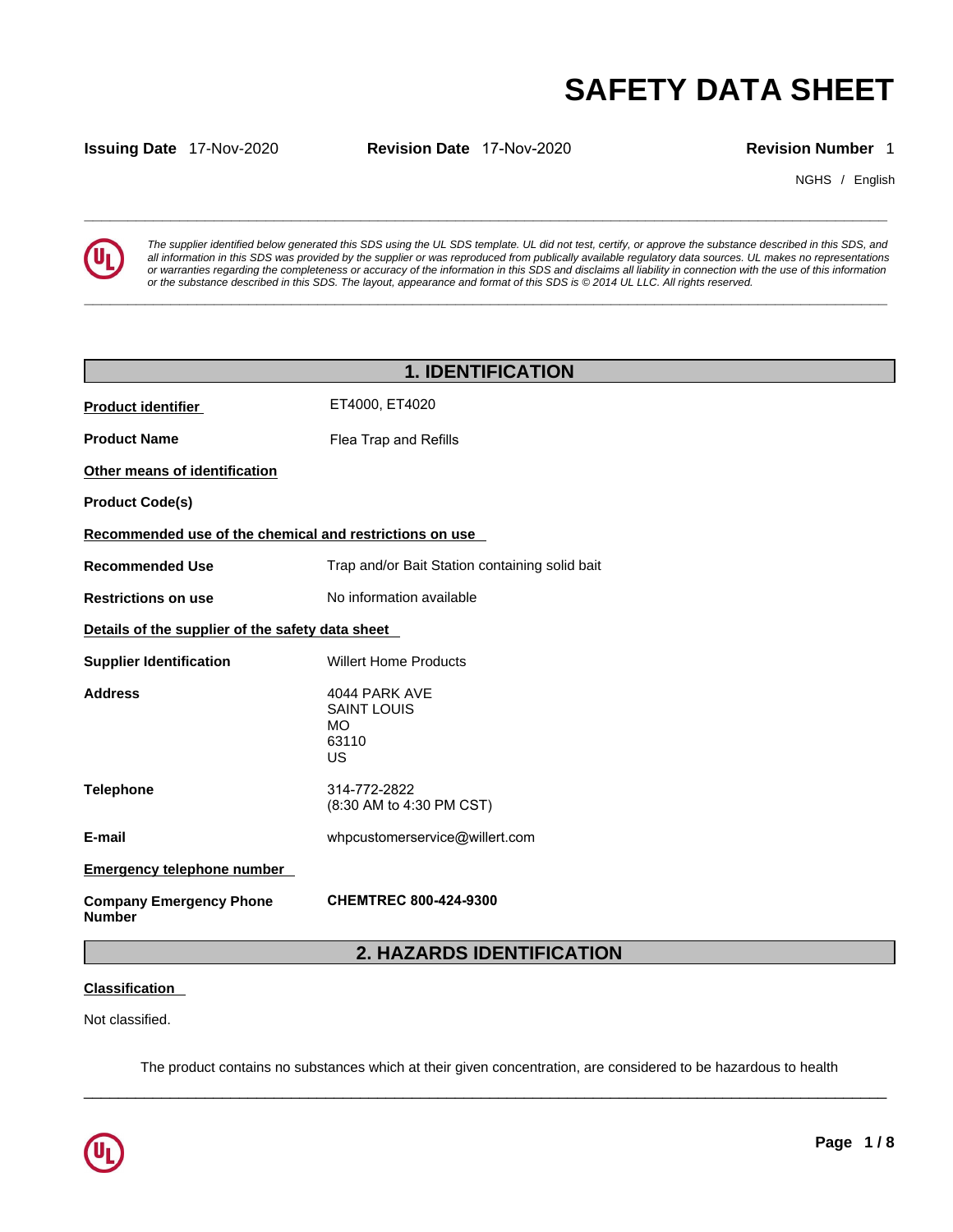# **Appearance** Coated (sticky) card stock **Physical state** Paper Solid **Odor** Odorless

**GHS Label elements, including precautionary statements** 

#### **Hazard statements**

Not classified.

### **Other information**

Unknown acute toxicity **8.57 %** of the mixture consists of ingredient(s) of unknown toxicity

- 8.57 % of the mixture consists of ingredient(s) of unknown acute oral toxicity
- 8.57 % of the mixture consists of ingredient(s) of unknown acute dermal toxicity

# 8.57 % of the mixture consists of ingredient(s) of unknown toxicity<br>nsists of ingredient(s) of unknown acute oral toxicity<br>nsists of ingredient(s) of unknown acute dermal toxicity<br>issits of ingredient(s) of unknown acute i

 $\_$  ,  $\_$  ,  $\_$  ,  $\_$  ,  $\_$  ,  $\_$  ,  $\_$  ,  $\_$  ,  $\_$  ,  $\_$  ,  $\_$  ,  $\_$  ,  $\_$  ,  $\_$  ,  $\_$  ,  $\_$  ,  $\_$  ,  $\_$  ,  $\_$  ,  $\_$  ,  $\_$  ,  $\_$  ,  $\_$  ,  $\_$  ,  $\_$  ,  $\_$  ,  $\_$  ,  $\_$  ,  $\_$  ,  $\_$  ,  $\_$  ,  $\_$  ,  $\_$  ,  $\_$  ,  $\_$  ,  $\_$  ,  $\_$  ,

#### **Substance**

#### **Mixture**

# **Description of first aid measures**

| <b>Inhalation</b><br>Eye contact | Remove to fresh air.<br>Rinse thoroughly with plenty of water for at least 15 minutes, lifting lower and upper eyelids. |
|----------------------------------|-------------------------------------------------------------------------------------------------------------------------|
|                                  | Consult a physician.                                                                                                    |
| <b>Skin contact</b>              | Wash skin with soap and water.                                                                                          |
| Ingestion                        | Clean mouth with water and drink afterwards plenty of water.                                                            |
|                                  | Most important symptoms and effects, both acute and delayed                                                             |
| <b>Symptoms</b>                  | No information available.                                                                                               |
|                                  | Indication of any immediate medical attention and special treatment needed                                              |
|                                  |                                                                                                                         |
| Note to physicians               | Treat symptomatically.                                                                                                  |
|                                  |                                                                                                                         |

# $\_$  ,  $\_$  ,  $\_$  ,  $\_$  ,  $\_$  ,  $\_$  ,  $\_$  ,  $\_$  ,  $\_$  ,  $\_$  ,  $\_$  ,  $\_$  ,  $\_$  ,  $\_$  ,  $\_$  ,  $\_$  ,  $\_$  ,  $\_$  ,  $\_$  ,  $\_$  ,  $\_$  ,  $\_$  ,  $\_$  ,  $\_$  ,  $\_$  ,  $\_$  ,  $\_$  ,  $\_$  ,  $\_$  ,  $\_$  ,  $\_$  ,  $\_$  ,  $\_$  ,  $\_$  ,  $\_$  ,  $\_$  ,  $\_$  ,

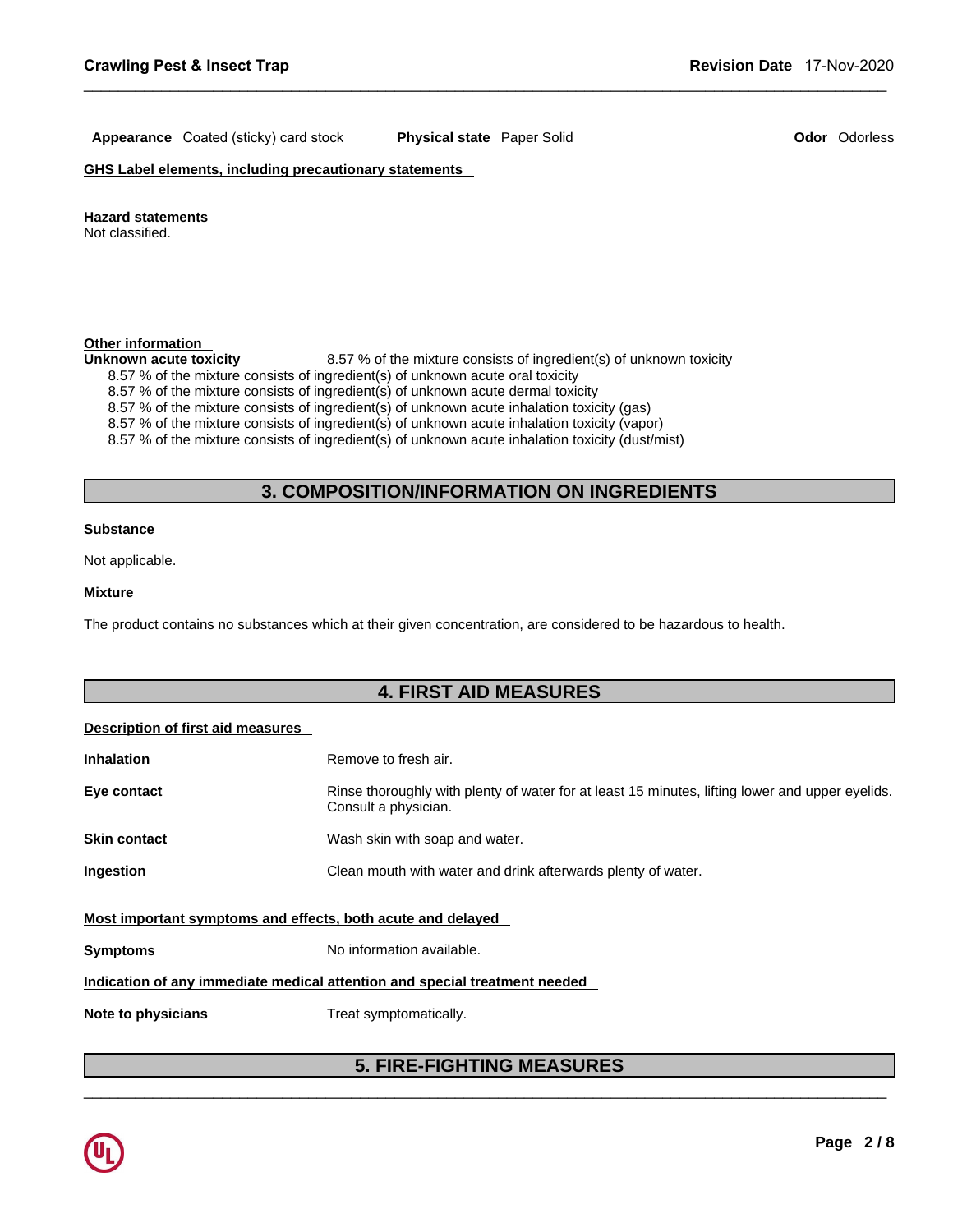| <b>Suitable Extinguishing Media</b>                                                                              | Use extinguishing measures that are appropriate to local circumstances and the<br>surrounding environment.                            |  |  |
|------------------------------------------------------------------------------------------------------------------|---------------------------------------------------------------------------------------------------------------------------------------|--|--|
| <b>Large Fire</b>                                                                                                | CAUTION: Use of water spray when fighting fire may be inefficient.                                                                    |  |  |
| Unsuitable extinguishing media                                                                                   | Do not scatter spilled material with high pressure water streams.                                                                     |  |  |
| Specific hazards arising from the<br>chemical                                                                    | No information available.                                                                                                             |  |  |
| <b>Hazardous Combustion Products</b>                                                                             | Carbon oxides.                                                                                                                        |  |  |
| <b>Explosion Data</b><br><b>Sensitivity to Mechanical Impact None.</b><br><b>Sensitivity to Static Discharge</b> | None.                                                                                                                                 |  |  |
| Special protective equipment for<br>fire-fighters                                                                | Firefighters should wear self-contained breathing apparatus and full firefighting turnout<br>gear. Use personal protection equipment. |  |  |
| <b>6. ACCIDENTAL RELEASE MEASURES</b>                                                                            |                                                                                                                                       |  |  |
|                                                                                                                  | <b>Personal precautions, protective equipment and emergency procedures</b>                                                            |  |  |
| <b>Personal precautions</b>                                                                                      | Avoid contact with eyes.                                                                                                              |  |  |

 $\_$  ,  $\_$  ,  $\_$  ,  $\_$  ,  $\_$  ,  $\_$  ,  $\_$  ,  $\_$  ,  $\_$  ,  $\_$  ,  $\_$  ,  $\_$  ,  $\_$  ,  $\_$  ,  $\_$  ,  $\_$  ,  $\_$  ,  $\_$  ,  $\_$  ,  $\_$  ,  $\_$  ,  $\_$  ,  $\_$  ,  $\_$  ,  $\_$  ,  $\_$  ,  $\_$  ,  $\_$  ,  $\_$  ,  $\_$  ,  $\_$  ,  $\_$  ,  $\_$  ,  $\_$  ,  $\_$  ,  $\_$  ,  $\_$  ,

|  | Personal precautions, protective equipment and emergency procedures |  |
|--|---------------------------------------------------------------------|--|
|  |                                                                     |  |

| ille-lighters                                        | gcar. Osc poisonal protocion equipment.                                |
|------------------------------------------------------|------------------------------------------------------------------------|
|                                                      | <b>6. ACCIDENTAL RELEASE MEASURES</b>                                  |
|                                                      | Personal precautions, protective equipment and emergency procedures    |
| <b>Personal precautions</b>                          | Avoid contact with eyes.                                               |
| Methods and material for containment and cleaning up |                                                                        |
| <b>Methods for containment</b>                       | Prevent further leakage or spillage if safe to do so.                  |
| Methods for cleaning up                              | Pick up and transfer to properly labeled containers.                   |
|                                                      |                                                                        |
|                                                      |                                                                        |
|                                                      | <b>7. HANDLING AND STORAGE</b>                                         |
| <b>Precautions for safe handling</b>                 |                                                                        |
| Advice on safe handling                              | Handle in accordance with good industrial hygiene and safety practice. |

| Precautions for safe handling |  |  |
|-------------------------------|--|--|
|                               |  |  |

| Methods for cleaning up                                      | Pick up and transfer to properly labeled containers.                                  |  |
|--------------------------------------------------------------|---------------------------------------------------------------------------------------|--|
|                                                              |                                                                                       |  |
|                                                              | 7. HANDLING AND STORAGE                                                               |  |
| <b>Precautions for safe handling</b>                         |                                                                                       |  |
| Advice on safe handling                                      | Handle in accordance with good industrial hygiene and safety practice.                |  |
| Conditions for safe storage, including any incompatibilities |                                                                                       |  |
| <b>Storage Conditions</b>                                    | Keep containers tightly closed in a dry, cool and well-ventilated place.              |  |
|                                                              |                                                                                       |  |
|                                                              | <b>8. EXPOSURE CONTROLS/PERSONAL PROTECTION</b>                                       |  |
| <b>Control parameters</b>                                    |                                                                                       |  |
| <b>Exposure Limits</b>                                       | This product, as supplied, does not contain any hazardous materials with occupational |  |

# **Conditions for safe storage, including any incompatibilities**

```
Storage Conditions Keep containers tightly closed in a dry, cool and well-ventilated place.
```
 $\_$  ,  $\_$  ,  $\_$  ,  $\_$  ,  $\_$  ,  $\_$  ,  $\_$  ,  $\_$  ,  $\_$  ,  $\_$  ,  $\_$  ,  $\_$  ,  $\_$  ,  $\_$  ,  $\_$  ,  $\_$  ,  $\_$  ,  $\_$  ,  $\_$  ,  $\_$  ,  $\_$  ,  $\_$  ,  $\_$  ,  $\_$  ,  $\_$  ,  $\_$  ,  $\_$  ,  $\_$  ,  $\_$  ,  $\_$  ,  $\_$  ,  $\_$  ,  $\_$  ,  $\_$  ,  $\_$  ,  $\_$  ,  $\_$  ,

#### **Control parameters**

**Exposure Limits** This product, as supplied, does not contain any hazardous materials with occupational exposure limits established by the region specific regulatory bodies.

## **Appropriate engineering controls**

**Engineering controls** Showers

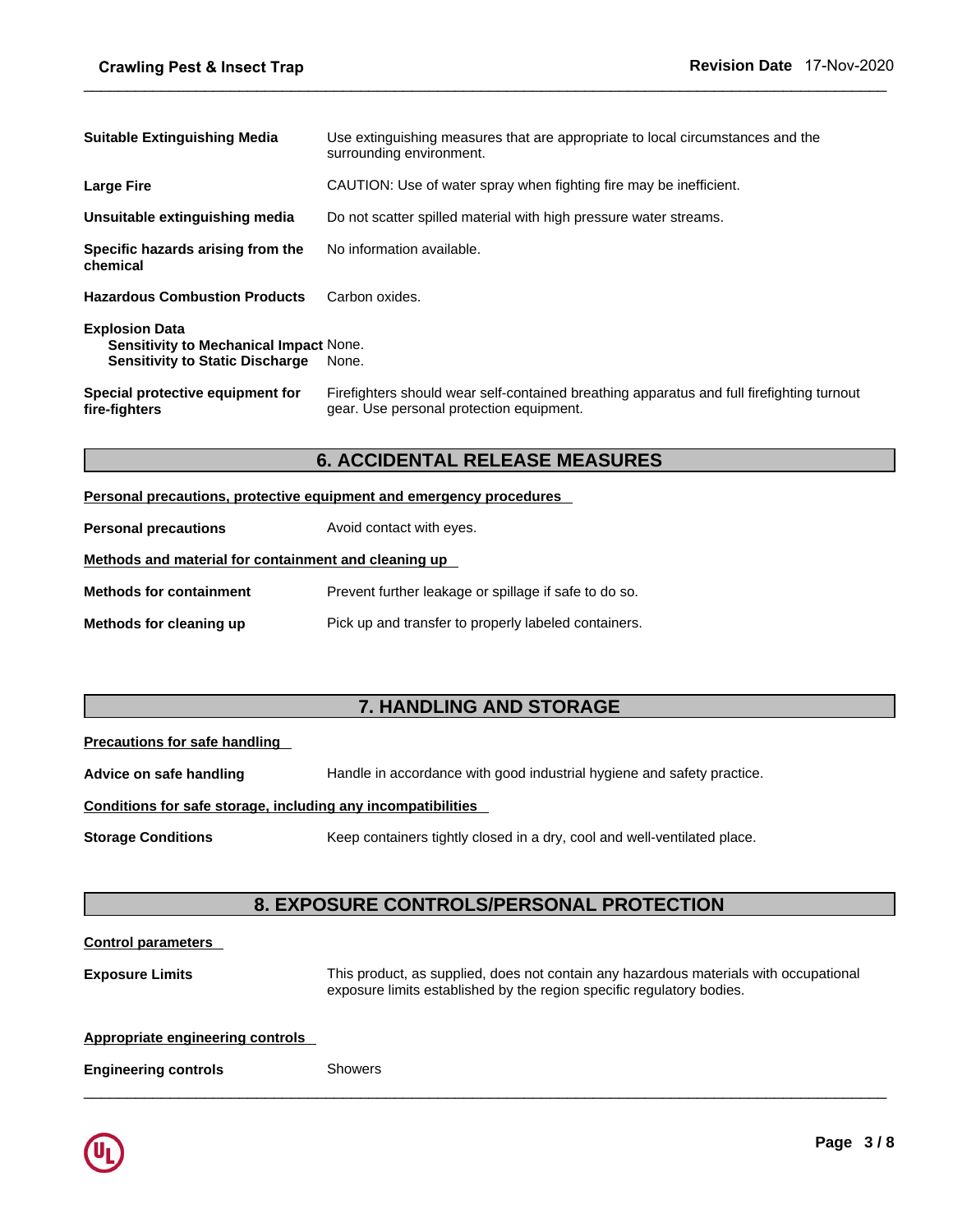# **Individual protection measures, such as personal protective equipment**

| orawinig r cot a mocct riap                           |                                                                                                                                                                             |
|-------------------------------------------------------|-----------------------------------------------------------------------------------------------------------------------------------------------------------------------------|
|                                                       | Eyewash stations<br>Ventilation systems.                                                                                                                                    |
|                                                       | Individual protection measures, such as personal protective equipment                                                                                                       |
| Eye/face protection                                   | No special protective equipment required.                                                                                                                                   |
| Skin and body protection                              | No special protective equipment required.                                                                                                                                   |
| <b>Respiratory protection</b>                         | No protective equipment is needed under normal use conditions. If exposure limits are<br>exceeded or irritation is experienced, ventilation and evacuation may be required. |
| <b>General hygiene considerations</b>                 | Handle in accordance with good industrial hygiene and safety practice.                                                                                                      |
|                                                       | <b>9. PHYSICAL AND CHEMICAL PROPERTIES</b>                                                                                                                                  |
| Information on basic physical and chemical properties |                                                                                                                                                                             |
| <b>Physical state</b>                                 | Paper; Solid                                                                                                                                                                |
| Appearance                                            | White                                                                                                                                                                       |

# **Information on basic physical and chemical properties**

| <b>Physical state</b>                   | Paper; Solid                        |                       |  |
|-----------------------------------------|-------------------------------------|-----------------------|--|
| Appearance                              | White                               |                       |  |
| <b>Odor</b>                             | Odorless                            |                       |  |
| Color                                   | No information available            |                       |  |
| <b>Odor Threshold</b>                   | Not applicable                      |                       |  |
| Property                                | Values                              | <b>Remarks Method</b> |  |
| pН                                      | No data available                   | None known            |  |
| Melting / freezing point                | No data available                   | None known            |  |
| Boiling point / boiling range           | No data available                   | None known            |  |
| <b>Flash Point</b>                      | No data available                   | None known            |  |
| <b>Evaporation Rate</b>                 | No data available                   | None known            |  |
| Flammability (solid, gas)               | No data available                   | None known            |  |
| <b>Flammability Limit in Air</b>        |                                     | None known            |  |
| <b>Upper flammability limit</b>         | No data available                   |                       |  |
| <b>Lower flammability limit</b>         | No data available                   |                       |  |
| Vapor pressure                          | No data available                   | None known            |  |
| <b>Vapor density</b>                    | No data available                   | None known            |  |
| <b>Relative density</b>                 | No data available                   | None known            |  |
| <b>Water Solubility</b>                 | No information available            | None known            |  |
| Solubility(ies)                         | No data available                   | None known            |  |
| Partition coefficient: n-octanol/water0 |                                     |                       |  |
| <b>Autoignition temperature</b>         | No data available                   | None known            |  |
| <b>Decomposition temperature</b>        | No data available                   | None known            |  |
| <b>Kinematic viscosity</b>              | No data available                   | None known            |  |
| <b>Dynamic viscosity</b>                | No data available                   | None known            |  |
| <b>Other Information</b>                |                                     |                       |  |
| <b>Explosive properties</b>             | No information available            |                       |  |
| <b>Oxidizing properties</b>             | No information available            |                       |  |
| <b>Softening Point</b>                  | No information available            |                       |  |
| <b>Molecular Weight</b>                 | No information available            |                       |  |
| <b>VOC Content (%)</b>                  | No information available            |                       |  |
| <b>Liquid Density</b>                   | No information available            |                       |  |
| <b>Bulk Density</b>                     | No information available            |                       |  |
| <b>Particle Size</b>                    | No information available            |                       |  |
| Particle Size Distribution              | No information available            |                       |  |
|                                         | <b>10. STABILITY AND REACTIVITY</b> |                       |  |
|                                         |                                     |                       |  |
|                                         |                                     |                       |  |
|                                         |                                     |                       |  |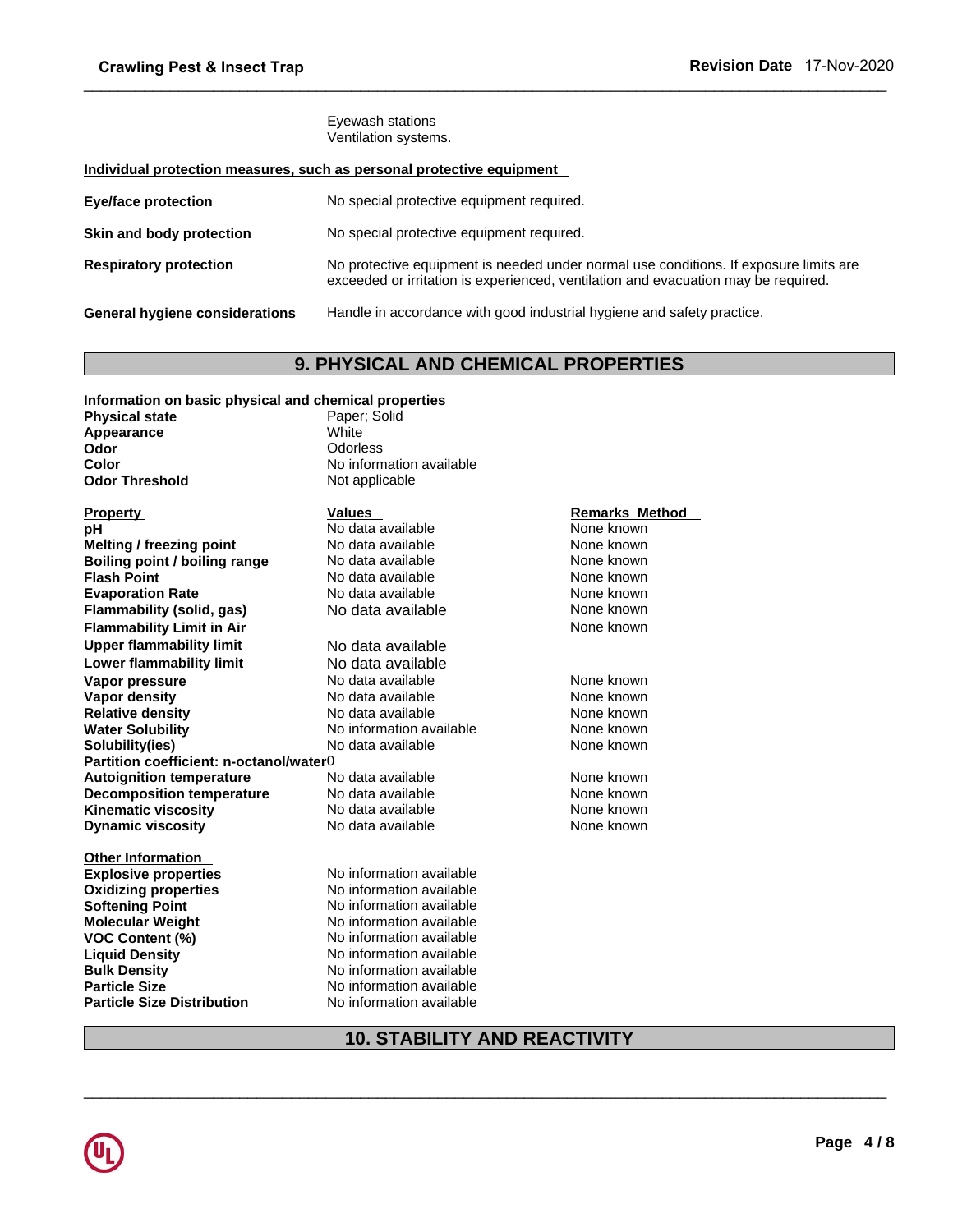| <b>Reactivity</b>                                                | No information available.                 |  |  |
|------------------------------------------------------------------|-------------------------------------------|--|--|
| <b>Chemical stability</b>                                        | Stable under normal conditions.           |  |  |
| Possibility of Hazardous Reactions None under normal processing. |                                           |  |  |
| <b>Hazardous Polymerization</b>                                  | Hazardous polymerization does not occur.  |  |  |
| <b>Conditions to avoid</b>                                       | None known based on information supplied. |  |  |
| Incompatible materials                                           | None known based on information supplied. |  |  |
| Hazardous Decomposition Products Carbon oxides.                  |                                           |  |  |
|                                                                  |                                           |  |  |
|                                                                  | <b>11. TOXICOLOGICAL INFORMATION</b>      |  |  |
| Information on likely routes of exposure                         |                                           |  |  |
| <b>Product Information</b>                                       |                                           |  |  |

 $\_$  ,  $\_$  ,  $\_$  ,  $\_$  ,  $\_$  ,  $\_$  ,  $\_$  ,  $\_$  ,  $\_$  ,  $\_$  ,  $\_$  ,  $\_$  ,  $\_$  ,  $\_$  ,  $\_$  ,  $\_$  ,  $\_$  ,  $\_$  ,  $\_$  ,  $\_$  ,  $\_$  ,  $\_$  ,  $\_$  ,  $\_$  ,  $\_$  ,  $\_$  ,  $\_$  ,  $\_$  ,  $\_$  ,  $\_$  ,  $\_$  ,  $\_$  ,  $\_$  ,  $\_$  ,  $\_$  ,  $\_$  ,  $\_$  ,

 $\_$  ,  $\_$  ,  $\_$  ,  $\_$  ,  $\_$  ,  $\_$  ,  $\_$  ,  $\_$  ,  $\_$  ,  $\_$  ,  $\_$  ,  $\_$  ,  $\_$  ,  $\_$  ,  $\_$  ,  $\_$  ,  $\_$  ,  $\_$  ,  $\_$  ,  $\_$  ,  $\_$  ,  $\_$  ,  $\_$  ,  $\_$  ,  $\_$  ,  $\_$  ,  $\_$  ,  $\_$  ,  $\_$  ,  $\_$  ,  $\_$  ,  $\_$  ,  $\_$  ,  $\_$  ,  $\_$  ,  $\_$  ,  $\_$  ,

# **Information on likely routes of exposure**

| <b>Product Information</b>                                                                                                                                                                                                                                                                                                                                                                                                                                                                                                                                            |                                                                                            |  |  |
|-----------------------------------------------------------------------------------------------------------------------------------------------------------------------------------------------------------------------------------------------------------------------------------------------------------------------------------------------------------------------------------------------------------------------------------------------------------------------------------------------------------------------------------------------------------------------|--------------------------------------------------------------------------------------------|--|--|
| <b>Inhalation</b>                                                                                                                                                                                                                                                                                                                                                                                                                                                                                                                                                     | Specific test data for the substance or mixture is not available.                          |  |  |
| Eye contact                                                                                                                                                                                                                                                                                                                                                                                                                                                                                                                                                           | Specific test data for the substance or mixture is not available.                          |  |  |
| <b>Skin contact</b>                                                                                                                                                                                                                                                                                                                                                                                                                                                                                                                                                   | Specific test data for the substance or mixture is not available.                          |  |  |
| Ingestion                                                                                                                                                                                                                                                                                                                                                                                                                                                                                                                                                             | Specific test data for the substance or mixture is not available.                          |  |  |
|                                                                                                                                                                                                                                                                                                                                                                                                                                                                                                                                                                       | Symptoms related to the physical, chemical and toxicological characteristics               |  |  |
| <b>Symptoms</b>                                                                                                                                                                                                                                                                                                                                                                                                                                                                                                                                                       | No information available.                                                                  |  |  |
| <b>Numerical measures of toxicity</b>                                                                                                                                                                                                                                                                                                                                                                                                                                                                                                                                 |                                                                                            |  |  |
| <b>Acute toxicity</b>                                                                                                                                                                                                                                                                                                                                                                                                                                                                                                                                                 |                                                                                            |  |  |
| Unknown acute toxicity<br>8.57 % of the mixture consists of ingredient(s) of unknown toxicity<br>8.57 % of the mixture consists of ingredient(s) of unknown acute oral toxicity<br>8.57 % of the mixture consists of ingredient(s) of unknown acute dermal toxicity<br>8.57 % of the mixture consists of ingredient(s) of unknown acute inhalation toxicity (gas)<br>8.57 % of the mixture consists of ingredient(s) of unknown acute inhalation toxicity (vapor)<br>8.57 % of the mixture consists of ingredient(s) of unknown acute inhalation toxicity (dust/mist) |                                                                                            |  |  |
|                                                                                                                                                                                                                                                                                                                                                                                                                                                                                                                                                                       | Delayed and immediate effects as well as chronic effects from short and long-term exposure |  |  |
| <b>Skin corrosion/irritation</b>                                                                                                                                                                                                                                                                                                                                                                                                                                                                                                                                      | No information available.                                                                  |  |  |
| Serious eye damage/eye irritation                                                                                                                                                                                                                                                                                                                                                                                                                                                                                                                                     | No information available.                                                                  |  |  |
| Respiratory or skin sensitization                                                                                                                                                                                                                                                                                                                                                                                                                                                                                                                                     | No information available.                                                                  |  |  |
| Germ cell mutagenicity                                                                                                                                                                                                                                                                                                                                                                                                                                                                                                                                                | No information available.                                                                  |  |  |
| Carcinogenicity                                                                                                                                                                                                                                                                                                                                                                                                                                                                                                                                                       | No information available.                                                                  |  |  |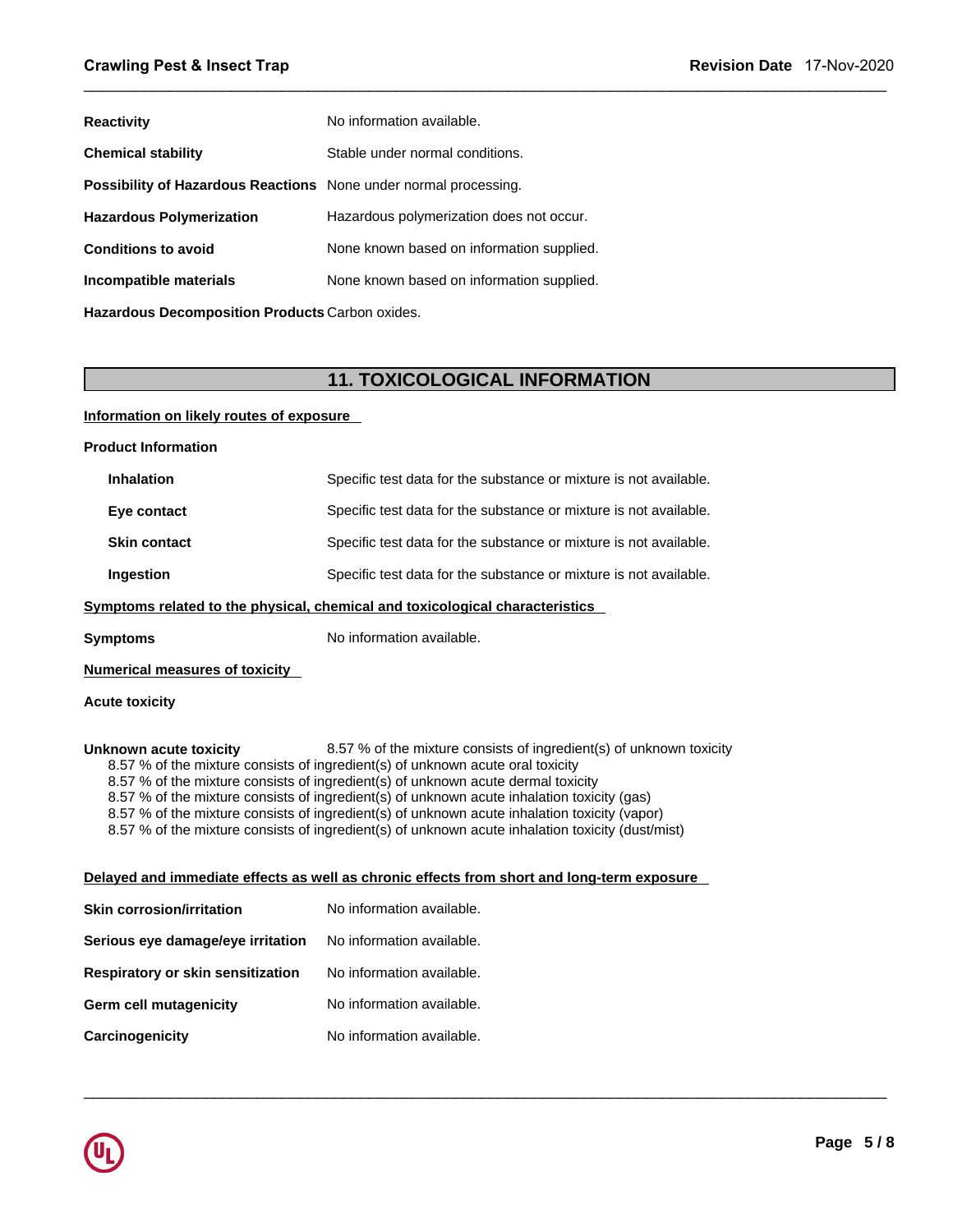| <b>Crawling Pest &amp; Insect Trap</b> |                                                                           | Revision Date 17-Nov-2020 |
|----------------------------------------|---------------------------------------------------------------------------|---------------------------|
| <b>Reproductive toxicity</b>           | No information available.                                                 |                           |
| <b>STOT - single exposure</b>          | No information available.                                                 |                           |
| <b>STOT - repeated exposure</b>        | No information available.                                                 |                           |
| <b>Aspiration hazard</b>               | No information available.                                                 |                           |
|                                        | <b>12. ECOLOGICAL INFORMATION</b>                                         |                           |
| <b>Ecotoxicity</b>                     | The environmental impact of this product has not been fully investigated. |                           |

 $\_$  ,  $\_$  ,  $\_$  ,  $\_$  ,  $\_$  ,  $\_$  ,  $\_$  ,  $\_$  ,  $\_$  ,  $\_$  ,  $\_$  ,  $\_$  ,  $\_$  ,  $\_$  ,  $\_$  ,  $\_$  ,  $\_$  ,  $\_$  ,  $\_$  ,  $\_$  ,  $\_$  ,  $\_$  ,  $\_$  ,  $\_$  ,  $\_$  ,  $\_$  ,  $\_$  ,  $\_$  ,  $\_$  ,  $\_$  ,  $\_$  ,  $\_$  ,  $\_$  ,  $\_$  ,  $\_$  ,  $\_$  ,  $\_$  ,

| <b>Aspiration hazard</b>             | No information available.                                                            |  |  |  |  |
|--------------------------------------|--------------------------------------------------------------------------------------|--|--|--|--|
|                                      |                                                                                      |  |  |  |  |
| <b>12. ECOLOGICAL INFORMATION</b>    |                                                                                      |  |  |  |  |
| <b>Ecotoxicity</b>                   | The environmental impact of this product has not been fully investigated.            |  |  |  |  |
| <b>Persistence and Degradability</b> | No information available.                                                            |  |  |  |  |
| <b>Bioaccumulation</b>               | No information available.                                                            |  |  |  |  |
| <b>Mobility</b>                      | No information available.                                                            |  |  |  |  |
| Other adverse effects                | No information available.                                                            |  |  |  |  |
|                                      | <b>13. DISPOSAL CONSIDERATIONS</b>                                                   |  |  |  |  |
| Waste treatment methods              |                                                                                      |  |  |  |  |
| Waste from residues/unused           | Dispose of in accordance with local regulations. Dispose of waste in accordance with |  |  |  |  |

# **Waste treatment methods**

| <b>Mobility</b>                           | No information available.                                                                                          |  |  |  |
|-------------------------------------------|--------------------------------------------------------------------------------------------------------------------|--|--|--|
| Other adverse effects                     | No information available.                                                                                          |  |  |  |
|                                           | <b>13. DISPOSAL CONSIDERATIONS</b>                                                                                 |  |  |  |
| <b>Waste treatment methods</b>            |                                                                                                                    |  |  |  |
| Waste from residues/unused<br>products    | Dispose of in accordance with local regulations. Dispose of waste in accordance with<br>environmental legislation. |  |  |  |
| <b>Contaminated packaging</b>             | Do not reuse empty containers.                                                                                     |  |  |  |
| <b>California Waste Codes</b>             | 331                                                                                                                |  |  |  |
| <b>14. TRANSPORT INFORMATION</b>          |                                                                                                                    |  |  |  |
|                                           |                                                                                                                    |  |  |  |
| <b>DOT</b><br><b>Proper Shipping Name</b> | NOT REGULATED<br>NON-REGULATED                                                                                     |  |  |  |

| Contaminated packaging | Do not reuse empty containers. |
|------------------------|--------------------------------|
|------------------------|--------------------------------|

 $\_$  ,  $\_$  ,  $\_$  ,  $\_$  ,  $\_$  ,  $\_$  ,  $\_$  ,  $\_$  ,  $\_$  ,  $\_$  ,  $\_$  ,  $\_$  ,  $\_$  ,  $\_$  ,  $\_$  ,  $\_$  ,  $\_$  ,  $\_$  ,  $\_$  ,  $\_$  ,  $\_$  ,  $\_$  ,  $\_$  ,  $\_$  ,  $\_$  ,  $\_$  ,  $\_$  ,  $\_$  ,  $\_$  ,  $\_$  ,  $\_$  ,  $\_$  ,  $\_$  ,  $\_$  ,  $\_$  ,  $\_$  ,  $\_$  ,

| <b>DOT</b><br><b>Proper Shipping Name</b><br><b>Hazard Class</b>  | <b>NOT REGULATED</b><br>NON-REGULATED<br>N/A |
|-------------------------------------------------------------------|----------------------------------------------|
| TDG.                                                              | Not regulated                                |
| <b>MEX</b>                                                        | Not regulated                                |
| <b>ICAO</b>                                                       | Not regulated                                |
| <b>IATA</b><br><b>Proper Shipping Name</b><br><b>Hazard Class</b> | Not regulated<br><b>NON REGULATED</b><br>N/A |
| <b>IMDG/IMO</b><br><b>Hazard Class</b>                            | Not regulated<br>N/A                         |
| RID                                                               | Not regulated                                |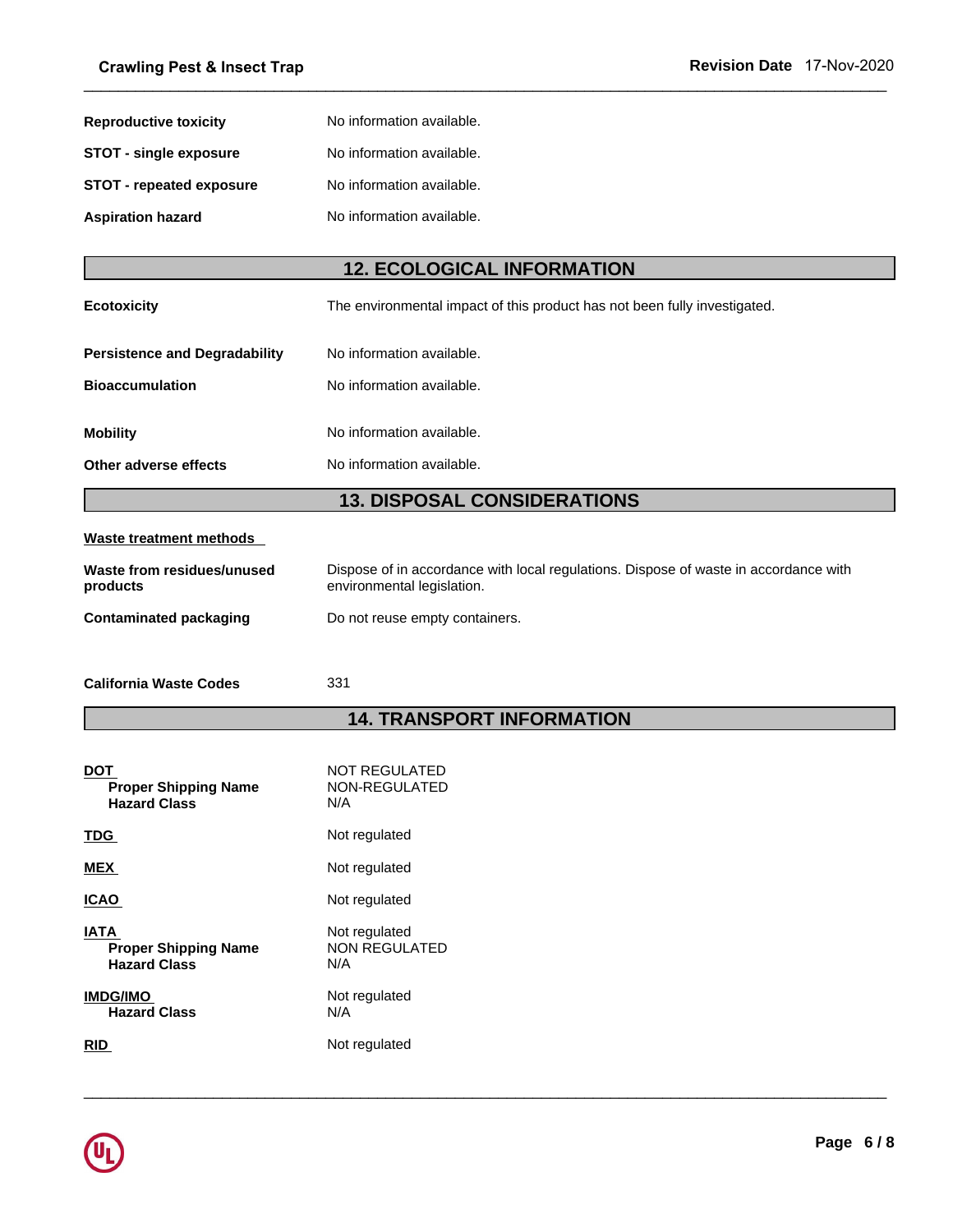# **ADR** Not regulated

#### **ADN** Not regulated

 $\_$  ,  $\_$  ,  $\_$  ,  $\_$  ,  $\_$  ,  $\_$  ,  $\_$  ,  $\_$  ,  $\_$  ,  $\_$  ,  $\_$  ,  $\_$  ,  $\_$  ,  $\_$  ,  $\_$  ,  $\_$  ,  $\_$  ,  $\_$  ,  $\_$  ,  $\_$  ,  $\_$  ,  $\_$  ,  $\_$  ,  $\_$  ,  $\_$  ,  $\_$  ,  $\_$  ,  $\_$  ,  $\_$  ,  $\_$  ,  $\_$  ,  $\_$  ,  $\_$  ,  $\_$  ,  $\_$  ,  $\_$  ,  $\_$  ,

# **17-Nov-2020**<br>
2010<br>
2020<br>
2011 The Substance of mixture<br>
2015. REGULATORY INFORMATION<br>
2016<br>
2017 The Substance or mixture **Safety, health and environmental regulations/legislation specific for the substance or mixture**

#### **International Regulations**

**The Montreal Protocol on Substances that Deplete the Ozone Layer** Not applicable

**The Stockholm Convention on Persistent Organic Pollutants** Not applicable

**The Rotterdam Convention** Not applicable

| <b>International Inventories</b> |                                                   |
|----------------------------------|---------------------------------------------------|
| <b>TSCA</b>                      | Contact supplier for inventory compliance status. |
| <b>DSL/NDSL</b>                  | Contact supplier for inventory compliance status. |
| <b>EINECS/ELINCS</b>             | Contact supplier for inventory compliance status. |
| <b>ENCS</b>                      | Contact supplier for inventory compliance status. |
| <b>KECL</b>                      | Contact supplier for inventory compliance status. |
| <b>PICCS</b>                     | Contact supplier for inventory compliance status. |
| <b>AICS</b>                      | Contact supplier for inventory compliance status. |

**Legend** 

 **TSCA** - United States Toxic Substances Control Act Section 8(b) Inventory  **DSL/NDSL** - Canadian Domestic Substances List/Non-Domestic Substances List  **EINECS/ELINCS** - European Inventory of Existing Chemical Substances/European List of Notified Chemical Substances  **ENCS** - Japan Existing and New Chemical Substances  **KECL** - Korean Existing and Evaluated Chemical Substances  **PICCS** - Philippines Inventory of Chemicals and Chemical Substances

 **AICS** - Australian Inventory of Chemical Substances

#### **US Federal Regulations**

## **SARA 313**

Section 313 of Title III of the Superfund Amendments and Reauthorization Act of 1986 (SARA). This product does not contain any chemicals which are subject to the reporting requirements of the Act and Title 40 of the Code of Federal Regulations, Part 372

#### **SARA 311/312 Hazard Categories**

Should this product meet EPCRA 311/312 Tier reporting criteria at 40 CFR 370, refer to Section 2 of this SDS for appropriate classifications. Under the amended regulations at 40 CFR 370, EPCRA 311/312 Tier II reporting for the 2017 calendar year will need to be consistent with updated hazard classifications.

#### **CWA (Clean Water Act)**

This product does not contain any substances regulated as pollutants pursuant to the Clean Water Act (40 CFR 122.21 and 40 CFR 122.42)

#### **CERCLA**

This material, as supplied, does not contain any substances regulated as hazardous substances under the Comprehensive Environmental Response Compensation and Liability Act (CERCLA) (40 CFR 302) or the Superfund Amendments and Reauthorization Act (SARA) (40 CFR 355). There may be specific reporting requirements at the local, regional, or state level pertaining to releases of this material

 $\_$  ,  $\_$  ,  $\_$  ,  $\_$  ,  $\_$  ,  $\_$  ,  $\_$  ,  $\_$  ,  $\_$  ,  $\_$  ,  $\_$  ,  $\_$  ,  $\_$  ,  $\_$  ,  $\_$  ,  $\_$  ,  $\_$  ,  $\_$  ,  $\_$  ,  $\_$  ,  $\_$  ,  $\_$  ,  $\_$  ,  $\_$  ,  $\_$  ,  $\_$  ,  $\_$  ,  $\_$  ,  $\_$  ,  $\_$  ,  $\_$  ,  $\_$  ,  $\_$  ,  $\_$  ,  $\_$  ,  $\_$  ,  $\_$  ,

#### **US State Regulations**